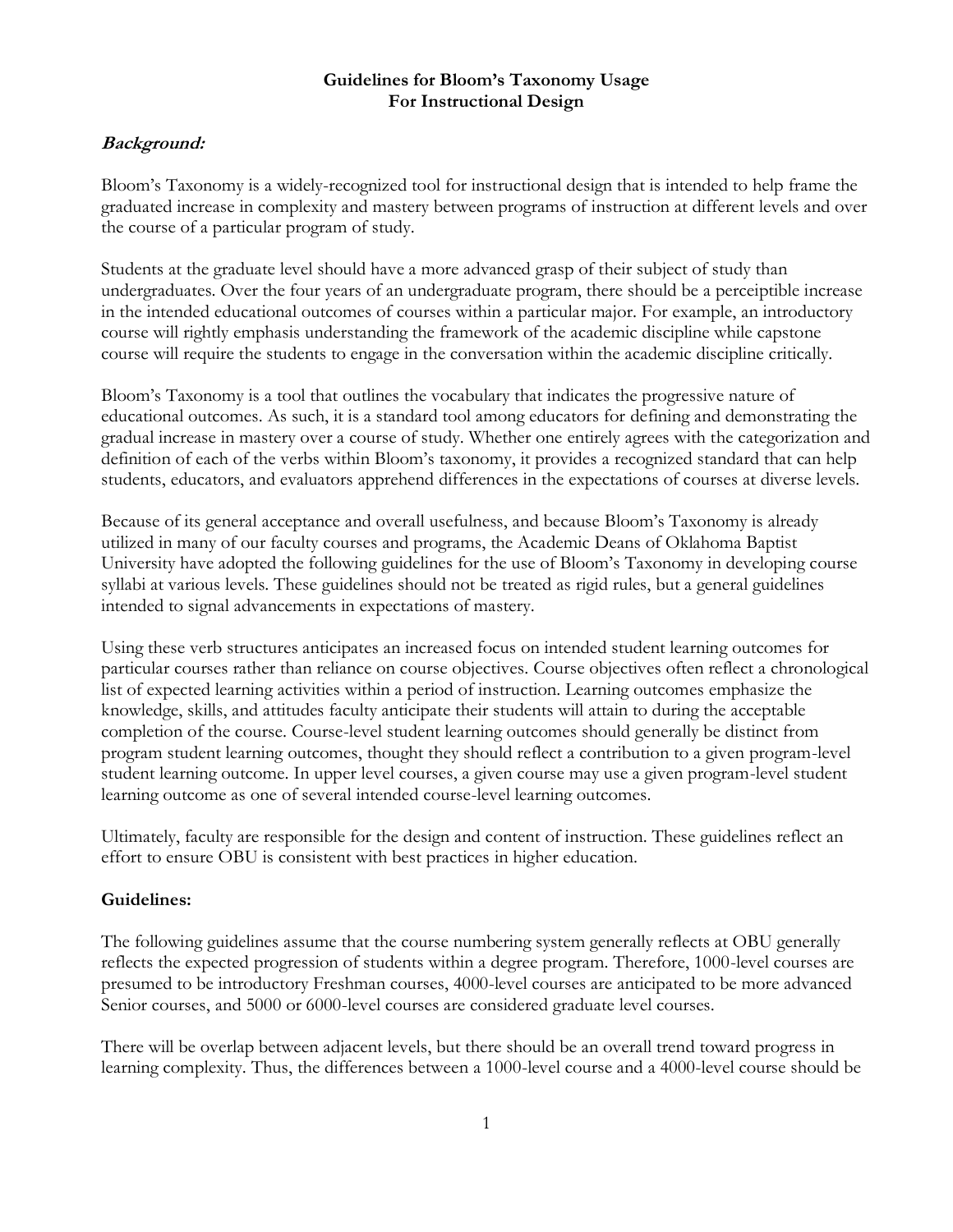readily apparent while the progression between a 2000-level course and a 3000-level course may be subtler.

There are obvious differences in discipline expectation, so that comparing a 2000-level music course—in which students may be expected to compose original works within an existing style or genre—to a 2000 level history course—in which students will likely be responsible for demonstrating a certain level of knowledge and the ability to argue for an interpretation of those facts—will not be representative. Rather than looking horizontally across disciplines, faculty should primarily focus on the vertical progress of student learning through their degree program.

#### *1000-level courses:*

Introductory courses should focus on lower-level cognition, affections, and psychomotor skills. So, using the attached tables, these courses have anticipated learning outcomes that include "define," "select," "identify," "compare," and other verbs from the two lower tiers. These verbs should be chosen to reflect the purpose of an introductory course in framing the discipline and equipping with basic skills. There may be some verbs chosen that reflect application of basic knowledge like "calculate," "identify," "diagram," or "test" depending on the discipline and the nature of the course. However, there should rarely be any higher order verbs, such as "critique," "assess," "design," and "formulate" within these courses.

#### *2000-level courses:*

These courses are often still introductory level courses, which should still focus on lower-level cognition, affections, and psychomotor skills. Therefore, there may be significant similarity in the verb choice a syllabus at the 1000-level and the 2000-level, particularly when the 2000-level is a first introduction to a discipline intended for sophomores who are selecting a major. There will still likely be an emphasis on basic knowledge verbs such as "select," "define," and "compare." There will likely, however, be an increasing bias toward middle-tier verbs, such as "criticize," "diagnose," "solve," and "predict." Most 2000-level courses will avoid higher order verbs.

#### *3000-level courses:*

Courses that are, nominally, Junior-level should be designed to build upon the knowledge skills developed in earlier 1000-level and 2000-level courses. They should also be anticipating a higher degree of mastery that will be gained in 4000-level courses. Since 3000-level courses are still at the undergraduate level and our existing educational system assumes the highest level of cognition occurs at what might be considered the 6000-level or beyond, instructors should be careful not to too significantly advance along the scale of complexity in verb selection. A 3000-level course may have some lower level verbs, but should focus on mid-level verbs like "appraise," "survey," and "modify." These sorts of skills rely upon established frameworks to reach conclusions consistent with those anticipated by experienced practitioners of the discipline. The 3000-level course outcomes should begin to reach into the higher-order with verbs like "assess," and "recommend" as learners advance beyond the basics and begin to rigorously apply existing frameworks in the discipline.

#### *4000-level courses:*

As a traditional, undergraduate institution, there is a temptation to treat 4000-level courses as capstones of learning, using verbs from Bloom's Taxonomy from the highest domains. However, these senior courses are still not intended to equip students to be innovative theoreticians in their selected disciplines.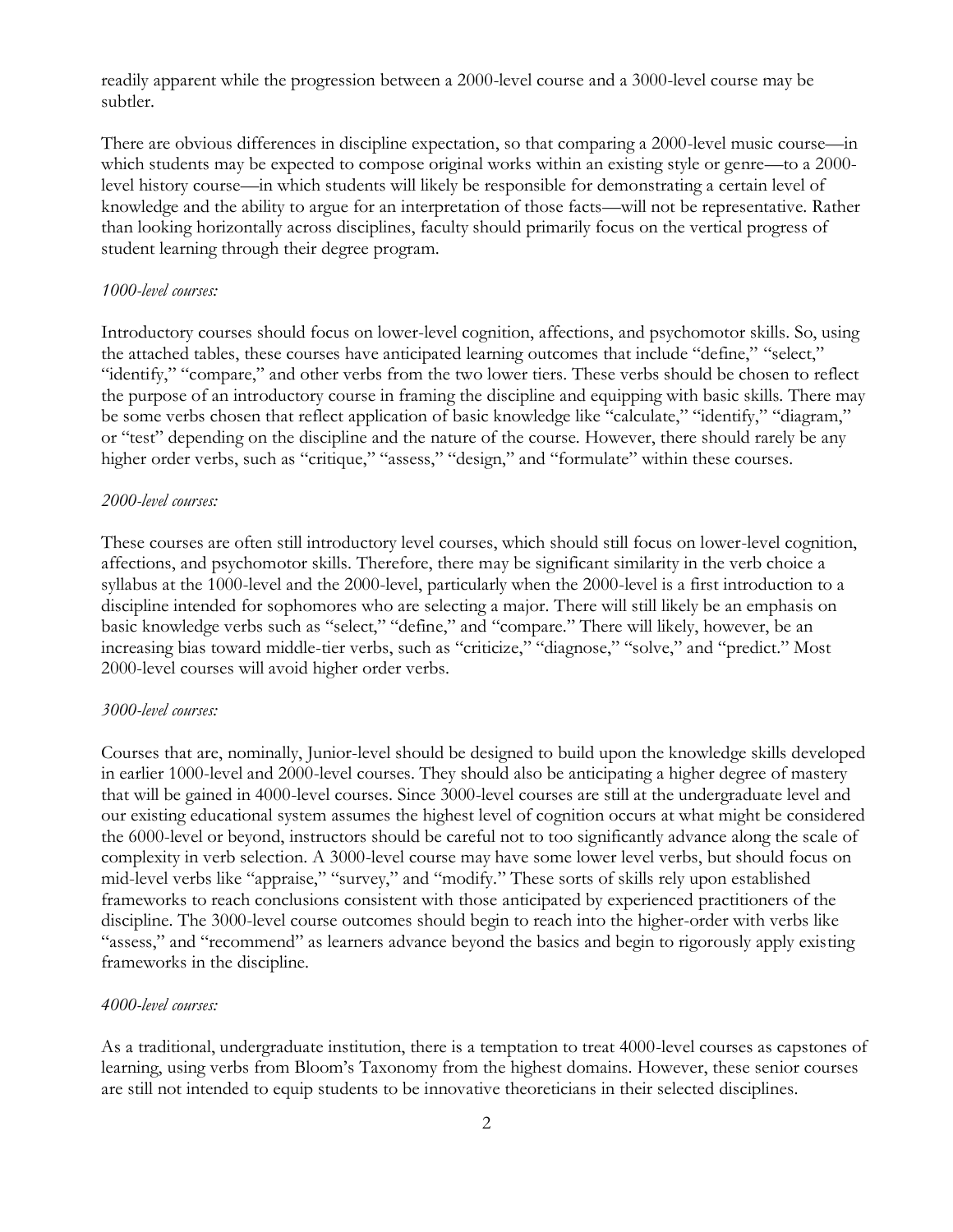Therefore, they will still largely rely upon mid-level verbs with a higher percentage of higher-level verbs than courses assigned to the Junior year. A student at this level should have the ability to defend existing discipline structures, but should not be expected to devise new ones. The verbs in course objectives and learning outcomes at this level should emphasis the ability to "argue," "assess," "support," and skills that demonstrate a thorough comprehension and ability to apply knowledge through a critical, evaluative lens.

#### *5000-level courses:*

Courses at the masters level should be advanced in nature and should emphasize the analytical and evaluative skill of students. Rarely should course outcomes be focused on verbs like "define," "list" or "summarize." These lower cognitive levels may be reflected in instruction throughout the course, including activities, but should not reflect the desired end-state of the course. Even at the masters level, though, students should not be expected to formulate innovative theories or verify existing practices within the academic discipline. Verbs within the statement of desired course outcomes should verbs lie "argue," assess," and "support" while venturing into the highest level of "composing," "producing," and "arranging," which all demonstrate mastery of the skills and knowledge of the discipline without presuming theoretically innovative scholarship.

#### *6000-level courses:*

Courses at the masters level should be advanced in nature and should emphasize the analytical and evaluative skill of students. Rarely should course outcomes be focused on verbs like "define," "list" or "summarize." These lower cognitive levels may be reflected in instruction throughout the course, including activities, but should not reflect the desired end-state of the course. Even at the masters level, though, students should not be expected to formulate innovative theories or verify existing practices within the academic discipline. Verbs within the statement of desired course outcomes should verbs lie within "critique," "develop," "compose," and "formulate" which all demonstrate mastery of the skills and knowledge of the discipline while pushing towards theoretically innovative scholarship.

#### **Resources:**

OBU promotes an ascending scale of rigor for courses as the student progresses from introductory level courses to the most advanced courses in respective degree programs, and between undergraduate and graduate degrees. Tables 1, 2, & 3, below, are resources that OBU faculty can utilize to formulate kinds of knowledge and skills with associated verbs in the taxonomy that reflect an ascending scale of rigor. These tables are useful for syllabus creation and student learning outcomes. Figure 1, below, is a rubric that faculty may use as they construct student learning outcomes for individual courses or programs and consider how they fit within the overall course or program design.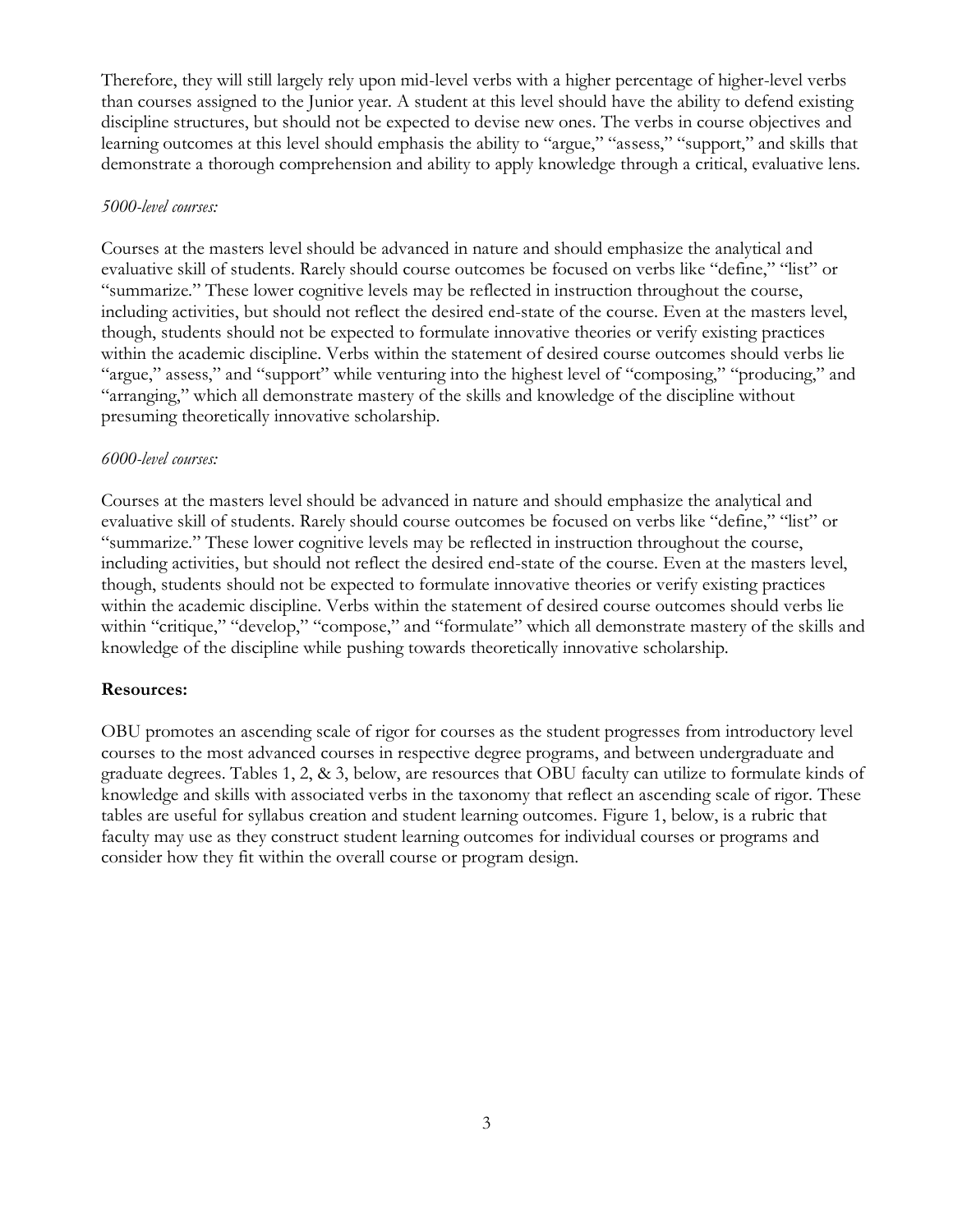| <b>Major Types and Subtypes</b>                                                                                            | <b>Examples</b>                                                                                   |  |  |  |
|----------------------------------------------------------------------------------------------------------------------------|---------------------------------------------------------------------------------------------------|--|--|--|
| A. Factual Knowledge - The basic elements students must know to be acquainted with a discipline or solve<br>problems in it |                                                                                                   |  |  |  |
| AA. Knowledge of terminology                                                                                               | Technical vocabulary, music symbols                                                               |  |  |  |
| AB. Knowledge of specific details and                                                                                      | Major natural resources, reliable sources of                                                      |  |  |  |
| elements                                                                                                                   | information                                                                                       |  |  |  |
| B. Conceptual Knowledge - The interrelationships among the basic elements within a larger                                  |                                                                                                   |  |  |  |
|                                                                                                                            | structure that enable them to function together                                                   |  |  |  |
| BA. Knowledge of classifications and                                                                                       | Periods of geological time, forms of business                                                     |  |  |  |
| categories                                                                                                                 | ownership                                                                                         |  |  |  |
| BB. Knowledge of principles and                                                                                            | Pythagorean theorem, law of supply and demand                                                     |  |  |  |
| generalizations                                                                                                            |                                                                                                   |  |  |  |
| BC. Knowledge of theories, models, and                                                                                     | Theory of evolution, structure of Congress                                                        |  |  |  |
| structures                                                                                                                 |                                                                                                   |  |  |  |
|                                                                                                                            | C. Procedural Knowledge - How to do something, methods of inquiry, and criteria for using skills, |  |  |  |
|                                                                                                                            | algorithms, techniques, and methods                                                               |  |  |  |
| CA. Knowledge of subject-specific skills and                                                                               | Skills used in painting with water colors, whole-                                                 |  |  |  |
| algorithms                                                                                                                 | number division algorithm                                                                         |  |  |  |
| CB. Knowledge of subject-specific                                                                                          | Interviewing techniques, scientific method                                                        |  |  |  |
| techniques and methods                                                                                                     |                                                                                                   |  |  |  |
| CC. Knowledge of criteria for determining                                                                                  | Criteria used to determine when to apply a procedure                                              |  |  |  |
| when to use appropriate procedures                                                                                         | involving Newton's second law, criteria used to judge                                             |  |  |  |
|                                                                                                                            | the feasibility of using a particular method to estimate                                          |  |  |  |
|                                                                                                                            | business costs                                                                                    |  |  |  |
| D. Metacognitive Knowledge – Knowledge of cognition in general as well as awareness and                                    |                                                                                                   |  |  |  |
| knowledge of one's own cognition                                                                                           |                                                                                                   |  |  |  |
| DA. Strategic knowledge                                                                                                    | Knowledge of outlining as a means of capturing the                                                |  |  |  |
|                                                                                                                            | structure of a unit of subject matter in a textbook,                                              |  |  |  |
|                                                                                                                            | knowledge of the use of heuristics                                                                |  |  |  |
| DB. Knowledge about cognitive tasks,                                                                                       | Knowledge of the types of tests particular teachers                                               |  |  |  |
| including appropriate contextual and                                                                                       | administer, knowledge of the cognitive demands of                                                 |  |  |  |
| conditional knowledge                                                                                                      | different tasks                                                                                   |  |  |  |
| DC. Self-knowledge                                                                                                         | Knowledge that critiquing essays is a personal strength,                                          |  |  |  |
|                                                                                                                            | whereas writing essays is a personal weakness; awareness                                          |  |  |  |
|                                                                                                                            | of one's own knowledge level                                                                      |  |  |  |

# **Table 1. The Knowledge Dimension – Bloom's Revised Taxonomy**

*From: Anderson, Krathwohl, Airasian, Cruikshank, Mayer, & Pintrich, 2001.*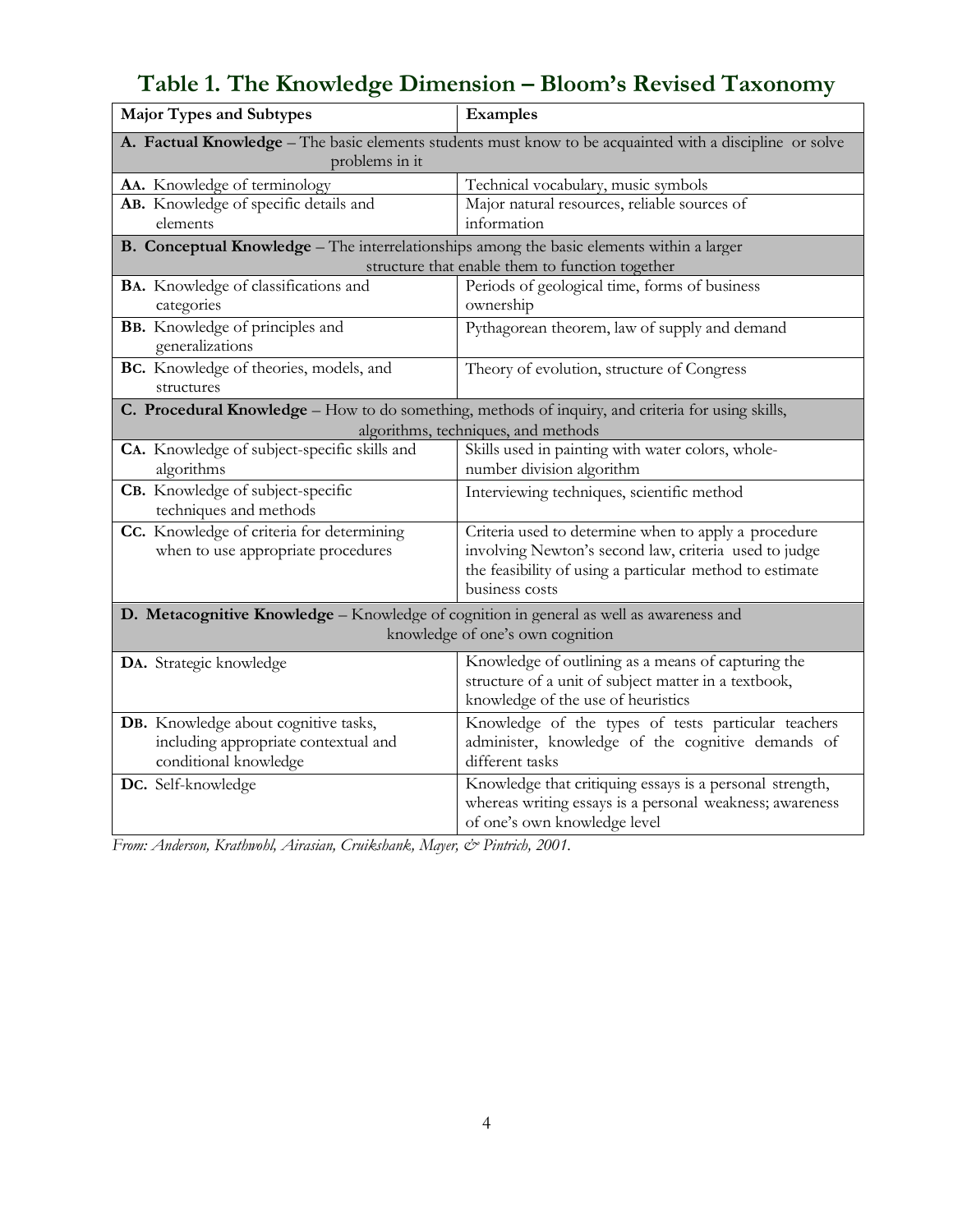# **Table 2. The Cognitive Process Dimension – Bloom's Revised Taxonomy**

| Categories &                                                                                                         | Alternative                   |                                                                                                                     |  |  |
|----------------------------------------------------------------------------------------------------------------------|-------------------------------|---------------------------------------------------------------------------------------------------------------------|--|--|
| <b>Cognitive Processes</b>                                                                                           | <b>Names</b>                  | <b>Definitions and Examples</b>                                                                                     |  |  |
| 1. Remember – Retrieve relevant knowledge from long-term memory                                                      |                               |                                                                                                                     |  |  |
| 1.1 Recognition                                                                                                      | Identifying                   | Locating knowledge in long-term memory that is                                                                      |  |  |
|                                                                                                                      |                               | consistent with presented material (e.g., Recognize the                                                             |  |  |
|                                                                                                                      |                               | dates of important events in U.S. history)                                                                          |  |  |
| 1.2 Recalling                                                                                                        | Retrieving                    | Retrieving relevant knowledge from long-term memory                                                                 |  |  |
|                                                                                                                      |                               | (e.g., Recall the dates of important events in                                                                      |  |  |
| U.S. history)<br>2. Understand – Construct meaning from instructional messages, including oral, written, and graphic |                               |                                                                                                                     |  |  |
|                                                                                                                      | communication                 |                                                                                                                     |  |  |
| 2.1 Interpreting                                                                                                     | Clarifying,                   | Changing from one form of representation (e.g.,                                                                     |  |  |
|                                                                                                                      | paraphrasing,                 | numerical) to another (e.g., verbal) (e.g., Paraphrase                                                              |  |  |
|                                                                                                                      | representing,                 | important speeches and documents)                                                                                   |  |  |
|                                                                                                                      | translating                   |                                                                                                                     |  |  |
| 2.2 Exemplifying                                                                                                     | Illustrating,                 | Finding a specific example or illustration of a concept or                                                          |  |  |
|                                                                                                                      | instantiating                 | principle (e.g., Give examples of various artistic painting<br>styles)                                              |  |  |
| 2.3 Classifying                                                                                                      | Categorizing,                 | Determining that something belongs to a category (e.g.,                                                             |  |  |
|                                                                                                                      | subsuming                     | concept or principle) (e.g., Classify observed or described                                                         |  |  |
|                                                                                                                      |                               | cases of mental disorders)                                                                                          |  |  |
| 2.4 Summarizing                                                                                                      | Abstracting,                  | Abstracting a general theme or major point(s) (e.g., Write                                                          |  |  |
|                                                                                                                      | generalizing                  | a short summary of the events portrayed on a videotape)                                                             |  |  |
|                                                                                                                      |                               |                                                                                                                     |  |  |
| 2.5 Inferring                                                                                                        | Concluding,<br>extrapolating, | Drawing a logical conclusion from presented information<br>(e.g., In learning a foreign language, infer grammatical |  |  |
|                                                                                                                      | interpolating,                | principles from examples)                                                                                           |  |  |
|                                                                                                                      | predicting                    |                                                                                                                     |  |  |
| 2.6 Comparing                                                                                                        | Contrasting,                  | Detecting correspondences between two ideas, object, and                                                            |  |  |
|                                                                                                                      | mapping,                      | the like (e.g., Compare historical events to contemporary                                                           |  |  |
|                                                                                                                      | matching                      | situations)                                                                                                         |  |  |
| 2.7 Explaining                                                                                                       | Constructing                  | Constructing a cause-and-effect model of a system (e.g.,                                                            |  |  |
|                                                                                                                      | models                        | Explain the causes of important 18th-century events in<br>France)                                                   |  |  |
| 3. Apply – Carry out or use a procedure in a given situation                                                         |                               |                                                                                                                     |  |  |
| 3.1 Executing                                                                                                        | Carrying out                  | Applying a procedure to a familiar task (e.g., Divide one                                                           |  |  |
|                                                                                                                      |                               | whole number by another whole number, both with                                                                     |  |  |
|                                                                                                                      |                               | multiple digits)                                                                                                    |  |  |
| 3.2 Implementing                                                                                                     | Using                         | Applying a procedure to an unfamiliar task (e.g., Use                                                               |  |  |
|                                                                                                                      |                               | Newton's Second Law in situations in which it is                                                                    |  |  |
|                                                                                                                      |                               | appropriate)                                                                                                        |  |  |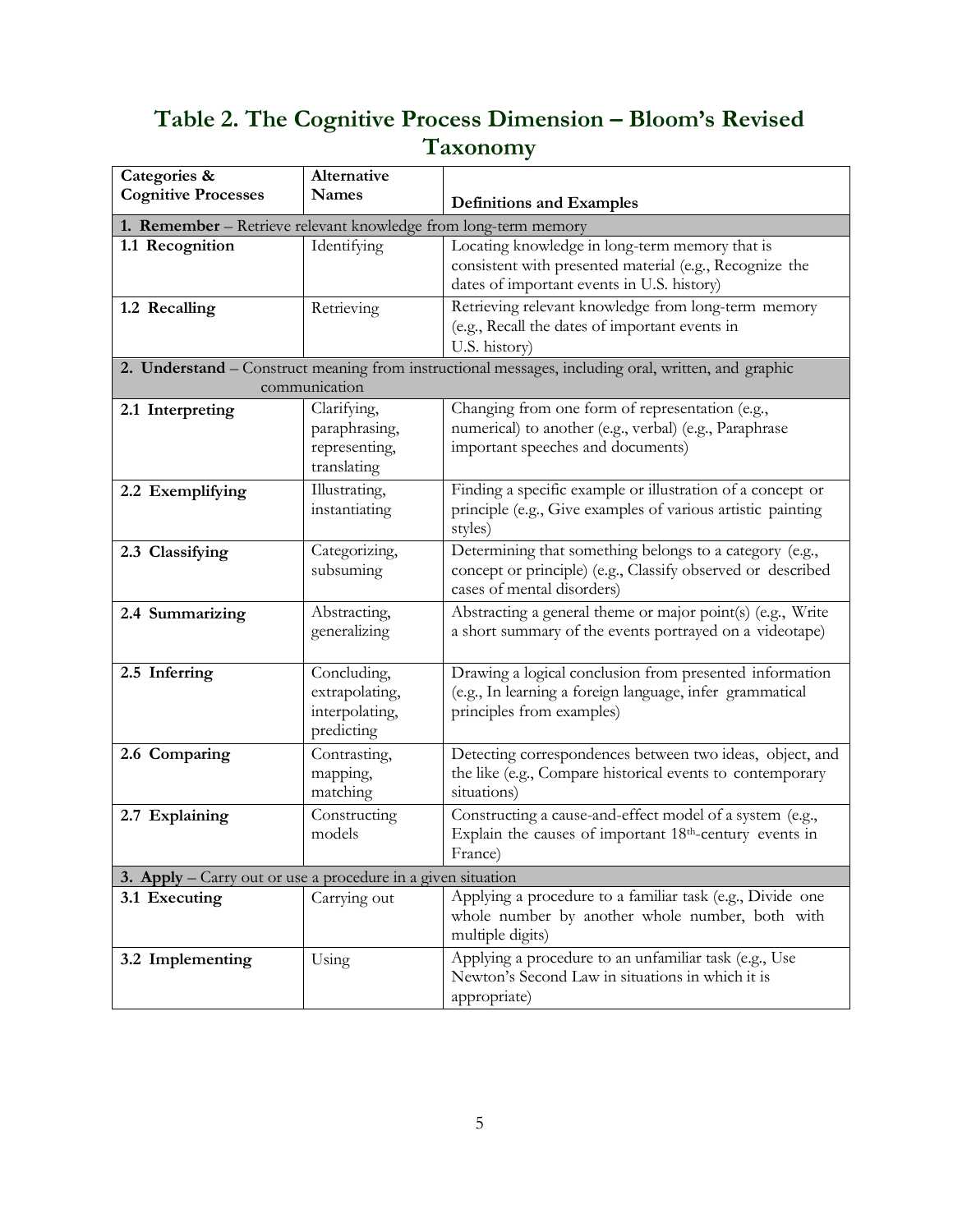### *Table 2, Continued*

| Categories &<br><b>Cognitive Processes</b>                                                                                                  | Alternative<br><b>Names</b>                                                     |                                                                                                                                                                                                                                                                                                   |  |  |
|---------------------------------------------------------------------------------------------------------------------------------------------|---------------------------------------------------------------------------------|---------------------------------------------------------------------------------------------------------------------------------------------------------------------------------------------------------------------------------------------------------------------------------------------------|--|--|
| <b>Definitions and Examples</b><br>4. Analyze – Break material into its constituent parts and determine how the parts relate to one another |                                                                                 |                                                                                                                                                                                                                                                                                                   |  |  |
|                                                                                                                                             | and to an overall structure or purpose                                          |                                                                                                                                                                                                                                                                                                   |  |  |
| 4.1 Differentiating                                                                                                                         | Discriminating,<br>distinguishing,<br>focusing,<br>selecting                    | Distinguishing relevant from irrelevant parts or<br>important from unimportant parts of presented<br>material (e.g., Distinguish between relevant and<br>irrelevant numbers in a mathematical word problem)                                                                                       |  |  |
| 4.2 Organizing                                                                                                                              | Finding,<br>coherence,<br>integrating,<br>outlining,<br>parsing,<br>structuring | Determining how elements fit or function within a<br>structure (e.g., Structure evidence in a historical<br>description into evidence for and against a particular<br>historical explanation)                                                                                                     |  |  |
| 4.3 Attributing                                                                                                                             | Deconstructing                                                                  | Determine a point of view, bias, values, or intent<br>underlying presented material (e.g., Determine the point<br>of view of the author of an essay in terms of his or her<br>political perspective)                                                                                              |  |  |
| 5. Evaluate - Make judgments based on criteria and standards                                                                                |                                                                                 |                                                                                                                                                                                                                                                                                                   |  |  |
| 5.1 Checking                                                                                                                                | Coordinating,<br>detecting,<br>monitoring,<br>testing                           | Detecting inconsistencies or fallacies within a process or<br>product; determining whether a process or product has<br>internal consistency; detecting the effectiveness of a<br>procedure as it is being implemented (e.g., Determine if<br>a scientist's conclusions follow from observed data) |  |  |
| 5.2 Critiquing                                                                                                                              | Judging                                                                         | Detecting inconsistencies between a product and external<br>criteria, determining whether a product has external<br>consistency; detecting the appropriateness of a procedure<br>for a given problem (e.g., Judge which of two methods is<br>the best way to solve a given problem)               |  |  |
| 6. Create – Put elements together to form a coherent or functional whole; reorganize elements into a<br>new pattern or structure            |                                                                                 |                                                                                                                                                                                                                                                                                                   |  |  |
| 6.1 Generating                                                                                                                              | Hypothesizing                                                                   | Coming up with alternative hypotheses based on criteria<br>(e.g., Generate hypotheses to account for an observed<br>phenomenon)                                                                                                                                                                   |  |  |
| 6.2 Planning                                                                                                                                | Designing                                                                       | Devising a procedure for accomplishing some task<br>(e.g., Plan a research paper on a given historical topic)                                                                                                                                                                                     |  |  |
| 6.3 Producing                                                                                                                               | Constructing                                                                    | Inventing a product (e.g., Build habitats for a specific<br>purpose)                                                                                                                                                                                                                              |  |  |

*From: Anderson, Krathwohl, Airasian, Cruikshank, Mayer, & Pintrich, 2001.*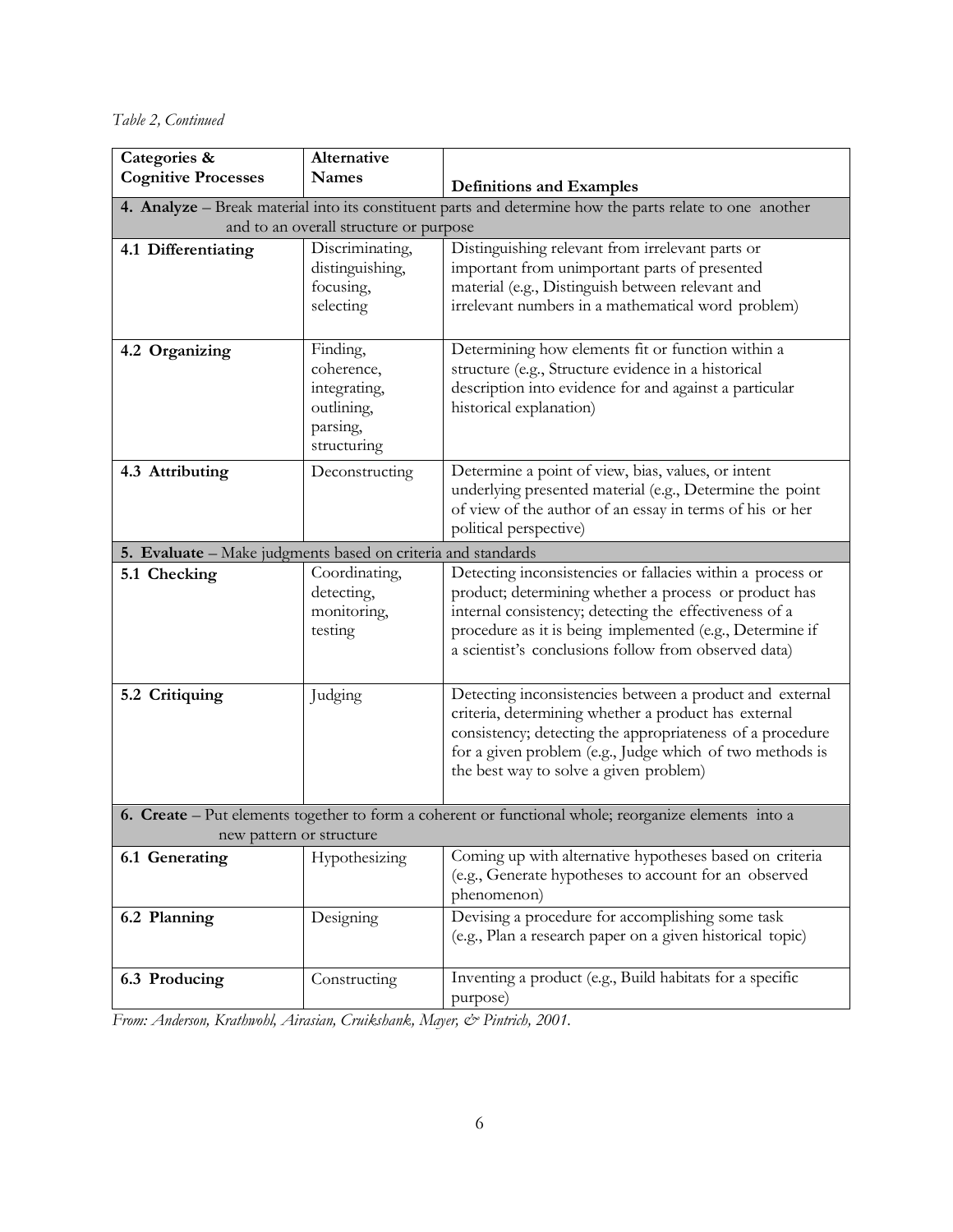# **Table 3. Verbs for Bloom's Taxonomy**

| <u>Remember</u> | <u>Understand</u> | <b>Apply</b> | <u>Analyze</u> | <b>Evaluate</b> | <b>Create</b> |
|-----------------|-------------------|--------------|----------------|-----------------|---------------|
| Arrange         | Classify          | Calculate    | Combine        | Appraise        | Arrange       |
| Define          | Describe          | Construct    | Figure         | Argue           | Assemble      |
| Locate          | Identify          | Demonstrate  | Find           | Assess          | Compose       |
| Recall          | Indicate          | Estimate     | Sketch         | Defend          | Create        |
| Recite          | Organize          | Illustrate   | Solve          | Estimate        | Design        |
| Describe        | Interpret         | Interpret    | Predict        | Judge           | Devise        |
| Repeat          | Illustrate        | Appraise     | Change         | Predict         | Formulate     |
| Identify        | Reorganize        | Contrast     | Survey         | Qualify         | Invent        |
| Select          | Translate         | Criticize    | Compare        | Rate            | Manage        |
| Quote           | Paraphrase        | Diagnose     | Diagram        | Support         | Modify        |
| Label           | Summarize         | Identify     | Examine        | Critique        | Organize      |
| Copy            | Transform         | Classify     | Test           | Recommend       | Plan          |
| List            | Discuss           |              | Modify         |                 | Prepare       |
| Name            | Explain           |              |                |                 | Produce       |
| State           | Defend            |              |                |                 | Propose       |
|                 | Compare           |              |                |                 | Set up        |
|                 | Report            |              |                |                 | Verify        |
|                 | Restate           |              |                |                 | Construct     |
|                 | Review            |              |                |                 | Develop       |
|                 | Rewrite           |              |                |                 |               |

*From: The Eberly Center for Teaching Excellence, Carnegie Mellon University* (Carnegie Mellon University, n.d.)